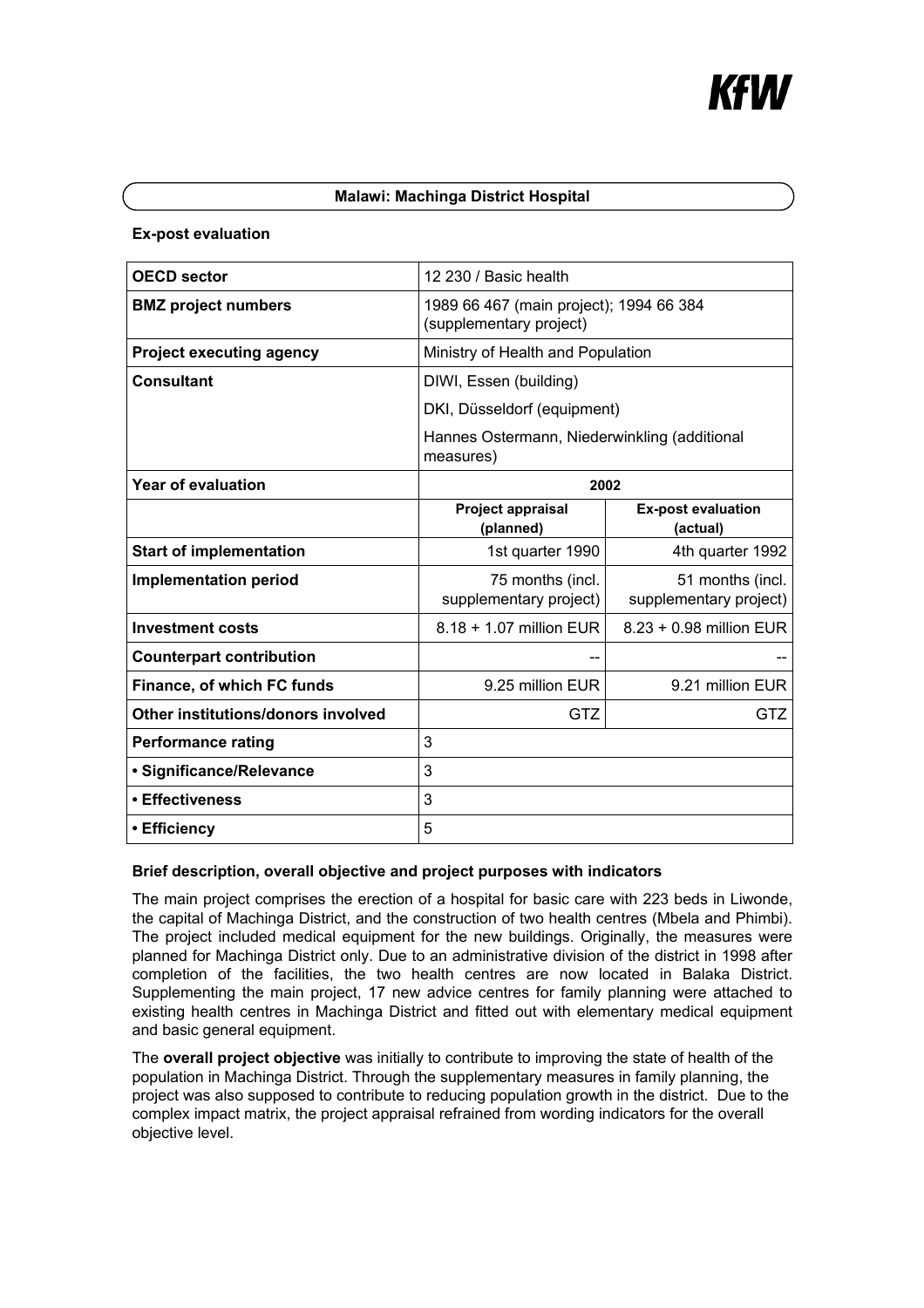The **purpose** of the main project was the qualitative and quantitative improvement of medical care in Machinga District. The indicators for purpose achievement were:

- 90% of all curative measures can be carried out at provincial level.
- Occupancy in the district hospital amounts to at least 70%.
- About 50 treatments are conducted daily at the health centres Mbela and Phimbi.

The supplementary measure was to add family planning to the medical services in Machinga District (project purpose). The following indicators were defined for measuring purpose achievement:

- At least 50 counselling sessions a week per family planning centre
- Increase in prevalence of modern contraceptives to at least 20% by 1999

### **Project design/Major deviations from original project planning and their main causes**

The following deviations from the original conceptual design occurred: The original layout for the hospital in line with Malawi standards was changed and the built-over plot was enlarged. The added buildings, above all the maternity ward and the maternal counselling tract, but also the staff housing and additional utilities are expedient additions to the overall complex. Instead of the scheduled refurbishment of three health centres, two new centres were built (Mbele and Phimbi) including houses for staff.

The supplementary project comprised the erection of 17 counselling units for family planning, which were finished at the beginning of 1997.

As part of the additional measures at the hospital financed from remaining funds, the following additional building and renovation measures at Machinga hospital will be carried out: renovation of the old OPD building, erection of accommodation for relatives including kitchen and toilet, erection of an isolation ward, renovation of 10 staff houses, construction of 2 new staff houses, construction of access thoroughfare to OPD and related outdoor works.

### **Key results of impact analysis and performance rating**

After six years of operation, despite frequent turnover of key personnel and difficulties with funding allocations and staff availability, the district hospital is still being run properly and responsibly. So it performs its function as a secondary hospital for the population in Machinga District, who would otherwise have no access to health care at the first referral level. The health centres also operate as intended and ensure access to primary care despite the difficult overall conditions. The family planning centres enjoy high acceptance amongst the population and make the intended contribution of advising a large number of women in family planning.

Assuming the facilities are operating properly, the hospital does not cause any significant environmental pollution. In normal medication use and with rare use of chemical cleaning agents, large amounts of toxic substances are not likely to be produced.

The project has a high poverty relevance. Since poverty has worsened recently in particular due to recurrent drought and famine periods, free access to public facilities is again the only possibility of health care for many people. Counselling in the family planning centres addresses women of childbearing age in particular, who suffer especially in poor rural populations under the burden of a large number of children. Moreover, the preventive and curative public health services also primarily address the health of mothers and children at primary and secondary level in Malawi. The project thus has beneficial gender impacts.

At the project appraisal stage, major project risks, above all in human resource development and operating input availability, were underestimated. It was assumed that government reforms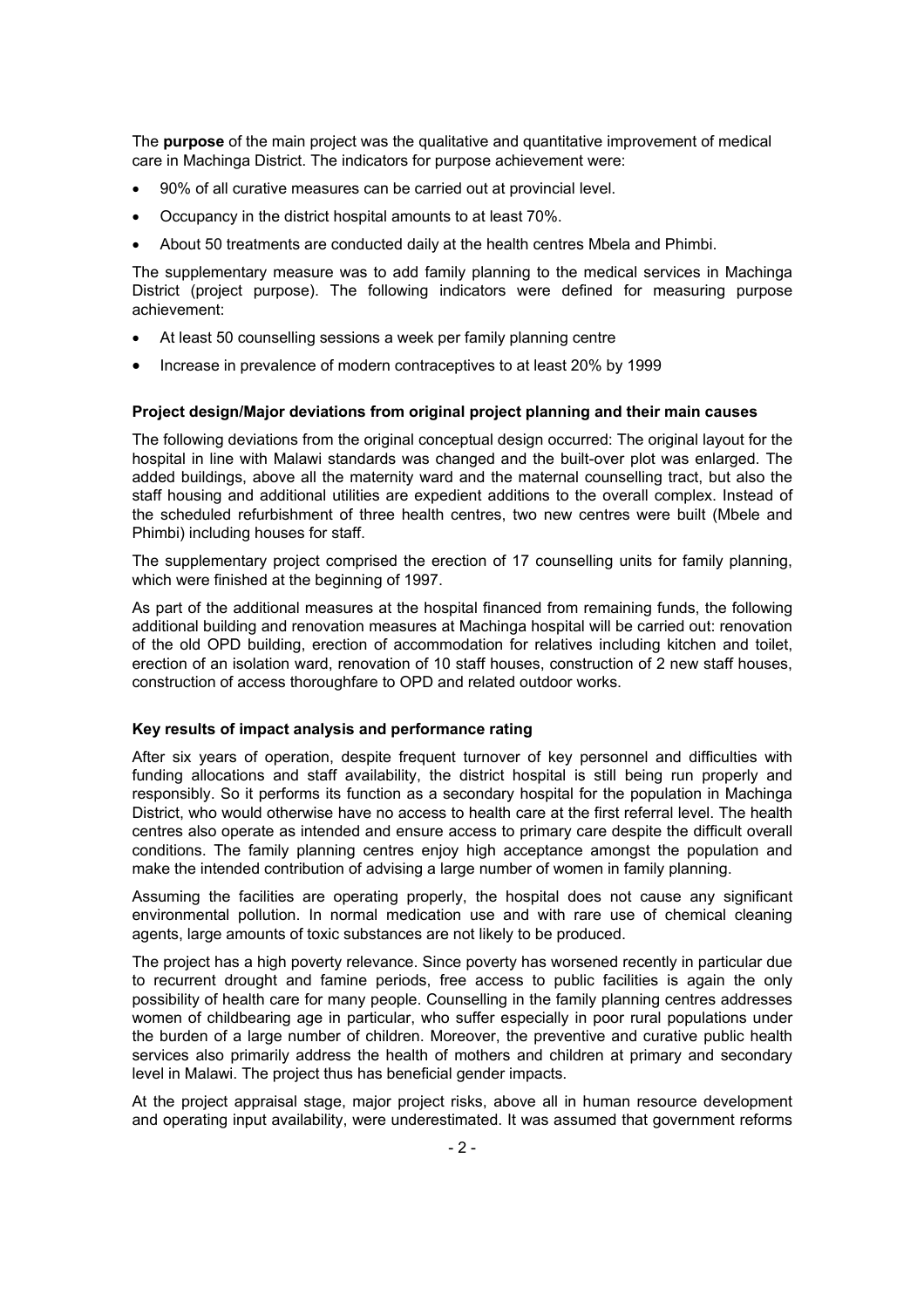in the health sector would be purposively implemented and the development partners (primarily also the World Bank) would contribute to improving operating conditions. Due to a steady deterioration in the general conditions and the evident impossibility to implement donor-induced reform programmes, this expectation was not met. In part, the TC projects also failed to have the anticipated synergy effect. In the course of project implementation, we have increasingly pointed in our reporting to the high sustainability risks. To counter this, in many discussions with the MOHP on improving operation and maintenance and the personnel situation, definite recommendations were made based on the findings of the short-term expert, to which the MOHP was amenable. As a result, the ministry has also made efforts to remedy the lack of hospital staffing and has initially improved clinical care by providing external physicians. The KfW recommendations were not, however, taken up where additional funds were needed. This is why initial maintenance agreements were concluded with private-sector companies with FC funds to secure maintenance of the investments and guarantee functioning facilities at least for a certain time (total of 5 years). Our misgivings from the outset about the higher follow-on costs due in part to an overgenerous interpretation of the building measures were not taken into account by the Malawi side. No action was taken in response to a proposal by KfW in the course of the project of having an operating and finance plan drawn up by a consultant.

Measured against the agreed indicators, projects' purposes were achieved; most indicators were surpassed by a large margin. Since startup in September 1996, the Machinga district hospital's capacity has been continually overutilized. About 8000 - 9000 out-patients and 1400 in-patients are treated a month. At some 300 in-patients a day, capacity utilization is approximately 180%. The hospital therefore operates far in excess of capacity. On the one hand, the high occupancy is attributed to the hospital's good reputation. On the other, however, the HIV/AIDS epidemic places a heavy general burden on health facilities in Malawi. Approximately 70% of in-patients in Malawi hospitals are estimated to be HIV-positive. The health centres Mbela and Phimbi are also overutilized at present with a user rate of more than 150 and 200 patients a day respectively.

Almost all curative treatments at primary and secondary level can be carried out in Machinga District (project appraisal indicator: 90%). Only a few special cases for tertiary care (such as neuro-surgery or gastrointestinal endoscopy) are referred to the central hospitals Blantyre and Zomba.

Given the still uncertain finances for operating and maintenance costs and the ongoing deterioration in the general conditions (extreme shortage of qualified staff, sluggish decentralization, limited autonomy of hospitals, etc.) there is, however, a high sustainability risk. Accounting for above-average use of the facilities by national and regional standards and the maintenance of care under very adverse general conditions, we nevertheless judge the **effectiveness** of the project to be sufficient (Subrating 3).

Considering the layout deficits, the already apparent damage resulting from building faults and the high specific costs per bed and m2, we gauge the production efficiency to be insufficient, despite compliance with cost estimates for the most part. Due to the deficient, deteriorating sectoral conditions overall and government cutbacks in already insufficient budget appropriations, the allocation is not efficient. We therefore rate the **efficiency** of the project as a whole as clearly insufficient (Subrating 5).

In hindsight, the project design was commensurate with the problem and appropriate for making a contribution to improving the health situation in Machinga District. So far, the district hospital has been properly run despite the shortage of personnel and funds and is held in high esteem in Malawi as a showcase hospital. Nevertheless, certain caviats must be made as the politically motivated above-average provision of the hospital with medication, etc. is at the expense of the rest of the system. The developmental relevance therefore merits a rating of satisfactory. The project has improved the population's access to qualitatively acceptable health facilities and stemmed the deterioration in health. Nonetheless, the health indicators have worsened as a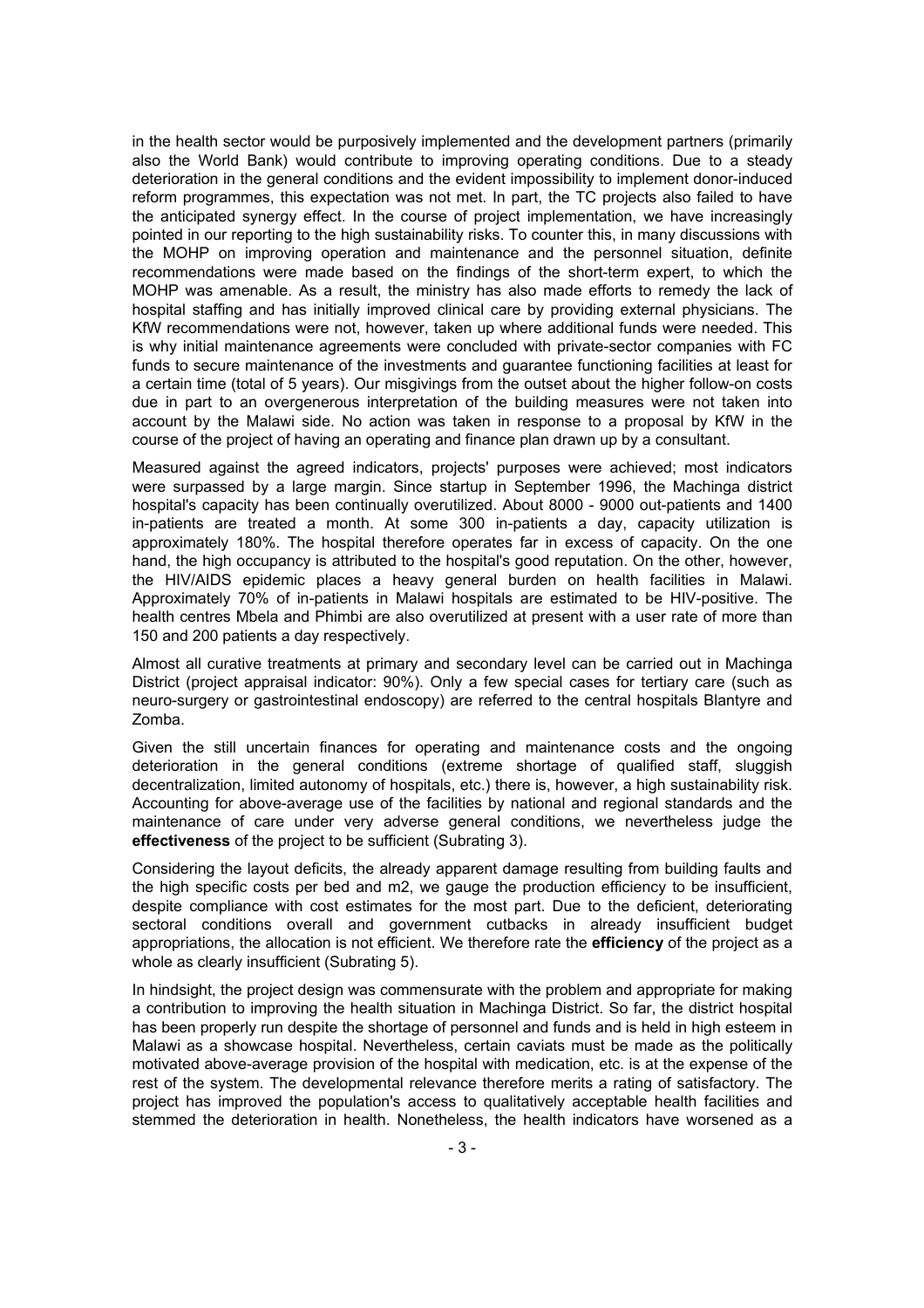result of the spreading HIV/AIDS epidemic and poverty-related illnesses. Due to the impossibility to attain the overall objective and the considerable risks for project sustainability, significance is thus subject to substantial reservations. Overall then, we attest the project sufficient **significance** and **relevance** (Subrating 3).

Weighing up the above key criteria, we accord the project overall a **sufficient degree of developmental effectiveness** (Rating 3). Clearly, though, sustainability, meaning continued operation by the Malawian side on its own, cannot be expected. By general standards of performance rating in FC, the project does not thus actually deserve to be assessed as effective in development terms. Crucial to the decision to come to a favourable assessment nevertheless is that in the very difficult environment in Malawi and particularly in the health sector as a priority of German development cooperation, sustainability in the narrow sense is not practicable and BMZ is thus also considering financing the follow-on costs of the development project under certain conditions.

### **General conclusions applicable to all projects**

In future German-Malawi cooperation in the health sector, the priorities should be placed on maintenance and rehabilitation as well as training and strengthening local capabilities. We recommed a more strategic approach in implementing community-based interventions, e.g. by deploying NGO networks, to raise the effectiveness of basic health programmes and harness available resources at municipal level. Consideration should be given to limited-term, degressive finance for recurrent costs of maintaining existing facilities contingent on definite steps by the Malawi side.

We endorse assistance for a SWAp by future German development cooperation in specific concert with donor interventions in the health sector, provided there is a minimum budget for recurrent costs in district health services and greater autonomy for the hospitals, above all their application of user fees. Budget finance by German development cooperation in the shape of a basket fund should only be considered under the proviso of transparent and effective budgetary policy and supervision.

#### **Legend**

|          | Developmentally successful: Ratings 1 to 3                          |
|----------|---------------------------------------------------------------------|
| Rating 1 | Very high or high degree of developmental effectiveness             |
| Rating 2 | Satisfactory degree of developmental effectiveness                  |
| Rating 3 | Overall sufficient degree of developmental effectiveness            |
|          | Developmental failures: Ratings 4 to 6                              |
| Rating 4 | Overall slightly insufficient degree of developmental effectiveness |
| Rating 5 | Clearly insufficient degree of developmental effectiveness          |
| Rating 6 | The project is a total failure                                      |

Criteria for the Evaluation of Project Success

The evaluation of a project's "developmental effectiveness" and its classification during the final evaluation into one of the various levels of success described in more detail below concentrate on the following fundamental questions:

• Are the **project objectives** reached to a sufficient degree (aspect of project **effectiveness**)?